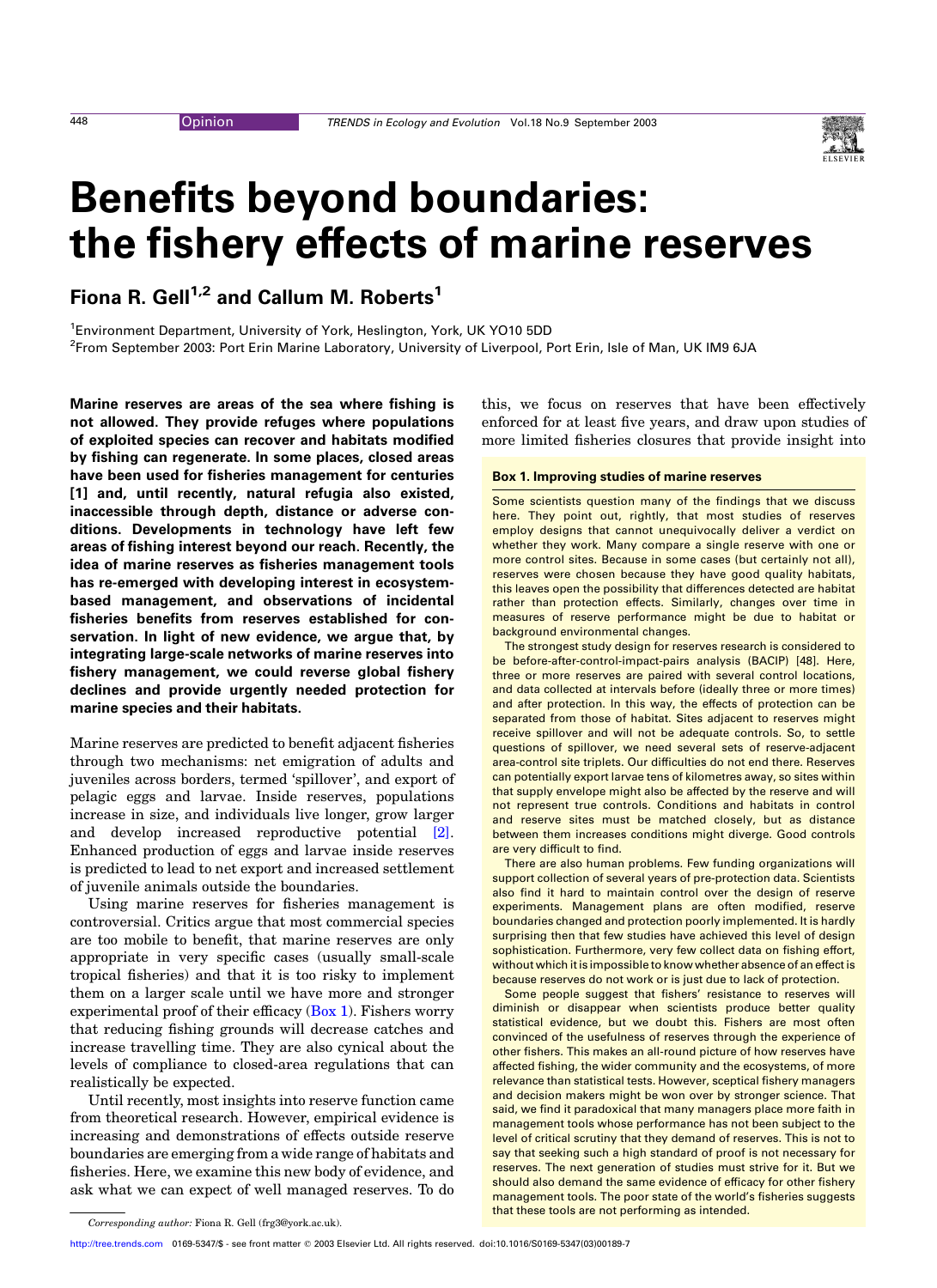<span id="page-1-0"></span>how fully protected reserves can work (Gell and Roberts [\[3\]](#page-5-0) provide a more detailed analysis and 16 case studies). We find that well enforced marine reserves have great potential to maintain or enhance fishery catches and increase sustainability. They should be used much more widely and with more confidence in their function.

# Magnitude of build-up of spawning stocks in marine reserves

There is currently a vigorous debate over the quality of reserves research ([Box 1](#page-0-0)). However, our confidence that reserves work increases with consistent, repeated demonstrations that uphold predictions about their effects. We believe that, taken together, this body of evidence from a wide range of ecosystems shows that reserves promote large, rapid and sustained build-up of biomass of commercially important species within their boundaries. In the Tsitsikamma National Park in South Africa (established in 1964, making it one of the oldest reserves in the world) densities of a commercially important sparid fish, Chrysoblephus laticeps, were an estimated 42 times higher than in nearby fishing grounds [\[4\]](#page-5-0). A more recent study in the park found that experimental catch per unit effort (CPUE) for four shorefish species was 5–21 times greater than in exploited areas [\[5\]](#page-5-0).

In the Scandola Nature Reserve in Corsica, densities of 11 fish species were five times higher in reserve than in fished sites after 13 years of protection [\[6\]](#page-5-0). Experimental CPUE for lobsters inside the Columbretes Island Marine Reserve in Spain were 6–58 times greater than those from fished sites [\[7\]](#page-5-0). Also in Spain, pen shells Pinna nobilis are now 12 times more abundant in the 100-ha no fishing zone of the Tabarca Marine Reserve (est. 1986) than in nearby fished areas<sup>\*</sup>. Russ and Alcala [\[8\]](#page-6-0) reported a sevenfold increase of larger predatory reef fish after coral reefs were protected for 11 years at Apo Island in the Philippines.

Dramatic increases in body size have also been reported inside reserves. In three temperate rocky reef reserves of New Zealand, protected for between five and 20 years, snapper Pagrus auratus larger than the minimum legal size were 14 times more abundant than in fished areas [\[9\]](#page-6-0). After five years of protection, 35% of blue cod Parapercis colias inside New Zealand's Long Island-Kokomohua reserve were  $>33$  cm long, compared with  $<1\%$  in nearby fished areas [\[10\].](#page-6-0) In the Maria Island Reserve in Tasmania, large fish  $(>32.5 \text{ cm})$  became more than three times more common after six years of protection [\[11\]](#page-6-0). In the Everglades National Park in Florida, USA, (est. 1985) the modal size of grey snapper Lutjanus griseus was 25–30 cm compared with 15–20 cm in exploited areas [\[12\]](#page-6-0).

Increases in animal abundance and size in marine reserves translate into increased reproductive potential. In New Zealand reserves, egg production of lobster Jasus edwardsii at deep-water sites increased by 9.1% per year of protection [\[13\],](#page-6-0) and for snappers was 18 times higher than in fished areas  $[9]$ . After  $>20$  years of protection in the Edmunds Underwater Park in Washington State, USA, lingcod Ophiodon elongatus produced 20 times more eggs than they did in adjacent fished areas, and copper rockfish Sebastes caurinus 100 times more [\[14\]](#page-6-0). Rodwell et al. [\[15\]](#page-6-0) estimated that 70% of the biomass of fish in Kenya's Mombasa Marine National Park was reproductively active compared with just 20% in nearby fishing grounds.

## Box 2. Success for large-scale closures in Atlantic fishing grounds

Georges Bank in the Gulf of Maine, USA, once ranked among the most productive fishing grounds in the world. However, intensive exploitation since World War II resulted in the decline and collapse of the fisheries. In 1994, in response to severe fishery depletion, three areas totaling 17 000 km<sup>2</sup> were closed to fishing for groundfish (bottom-dwelling fish) [19]. They were also closed to all gears that might catch groundfish incidentally, or damage their habitats (e.g. scallop dredges). Some forms offishing were still permitted, such as longlining, so the areas were not completely no-take, but they still offer important insights into how fully protected areas might work at this scale.

Five years later, the Georges Bank closures, together with a package of cuts in fishing effort introduced at the same time, were hailed as a success for fisheries management [19]. Closed areas significantly reduced fishing mortality of groundfish species, and stocks of haddock Melanogrammus aeglefinus, yellowtail Limanda ferruginea and witch flounders Glyptocephalus cynoglossus have increased in particular. Although many key fishery species are still at low densities compared with historical levels, the trends have turned upwards after many years of decline. Cod Gadus morhua have responded more slowly to protection, perhaps because they are more mobile or had been driven down farthest, but there are signs that their biomass is also rebuilding [56,57]. Fishers are beginning to report improvements in catches. One Cape Cod fisherman reported that he now travels less than half the distance and catches nearly twice as much cod as he did before the closures [3].

The most dramatic effect has been on scallops Placopecten magellanicus, which, before the closures, had been heavily depleted. After five years of protection, densities of legal-sized scallops reached 9–14 times those in fished areas [19]. Satellite monitoring showed scallop-fishing vessels clustering around the edge of the closed areas. Areas of high fishing effort corresponded with the places that biophysical models suggest would have received most .<br>scallop larvae exported from closed areas<sup>\*</sup>. Those models suggest that, with a 40-day larval duration, currents can take larvae from closed areas to large regions of the bank as well as back into closed areas to replenish protected stocks $^\dagger$ .

The closures are also enabling benthic habitats to recover. Protection from trawling has led to significant increases in the density, biomass, species richness and production of benthic animals, such as echinoderms, hydroids and seafans [58], and these effects are likely to be enhancing production of commercial species such as haddock and flounders, leading to long-term sustained benefits.

Sánchez Lizaso, J.L. et al. (2001) Biological and Socio-Economical Effects of the Marine Reserve of Tabarca (Spanish Mediterranean). VALFEZ internet conference: [http://www.valfez.org/internet\\_conf/Tabarca/sld001.htm](http://www.valfez.org/internet_conf/Tabarca/sld001.htm).

Lewis, C.V.W. et al. (2001) Effects of area closures on Georges Bank bivalves: larval transport and population dynamics. http:// www-nml.dartmouth.edu/Publications/internal\_reports/NML-00-2/.

For simulation model, see: http://www.seascallop.com/currents.html; Rago, P. and McSherry, M. (2002) Spatial distribution of fishing effort for sea scallops: 1998-2000. Appendix G in Northeast Region Essential Fish Habitat Steering Committee, Workshop on the Effects of Fishing Gear on Marine Habitats off the Northeastern United States. October 23–25, 2001, Boston, Massachusetts. NOAA, Woods Hole, Massachusetts. http://www.nefsc.nmfs.gov/nefsc/publications/crd/ crd0201/index.htm.

<sup>†</sup> Lewis, C.V.W. (1999) Biological-physical modeling of sea scallop fishery closures. http://www.cbl.umces.edu/fogarty/usglobec/misc/ field.notes-3.html.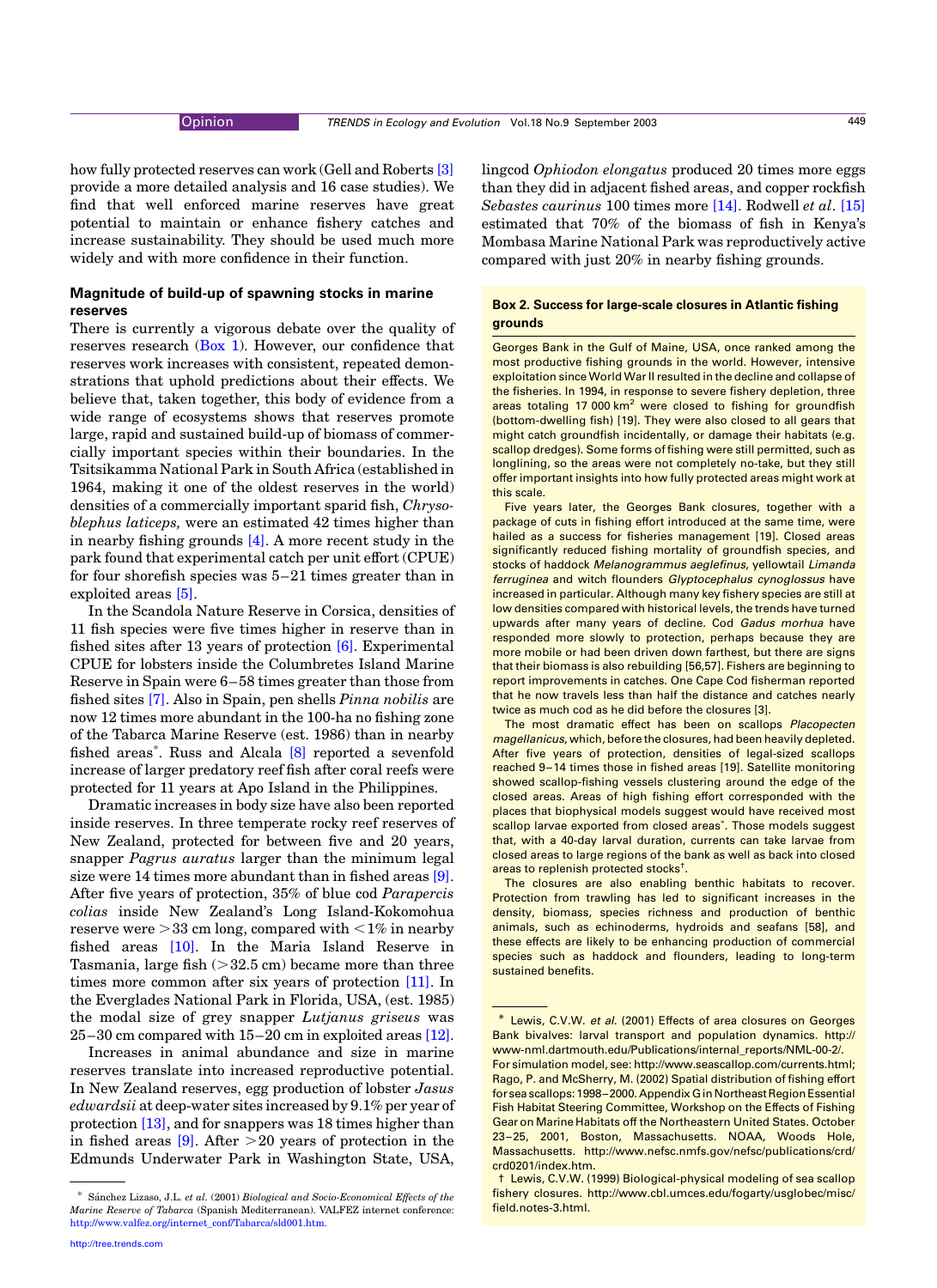## <span id="page-2-0"></span>Box 3. Communities return to traditional closed areas in Fiji

Fiji has a long history of using closed areas for fisheries management [59]. Communities are now returning to this traditional technique to deal with contemporary issues of overexploitation and diminishing marine resources. In the early 1990s, residents of Ucunivanua village consulted with the University of the South Pacific (USP) and the Biodiversity Conservation Network (BCN) for advice on management of their declining catches. Together, they put in place several management strategies: replanting mangroves, banning mangrove cutting, coral extraction and poison fishing, obtaining alternative income from a bioprospecting enterprise and setting up a species-specific fishery closure for one of their main fisheries species, the Anadara clam [59].

The clam closure began in 1997 and was applied to a 24-ha area of seagrass and mudflat directly in front of the village. The community liased with scientists to design a sampling programme and have monitored clams inside and outside the closed area since 1997. Results show a dramatic increase in the numbers and size of clams in the closed area after three years of protection, and an increase in the number of smaller clams recruiting to fished areas (Fig. I). Clams reached sizes bigger than had been seen for generations. After three and a quarter years of management, clams had increased in abundance by 13 times in the closed areas and by five times in the fished area. Catch per unit effort increased and people reported catching clams twice as quickly as before the closure [20,59]. Data collected in 2002 show that, after five years of protection, there have been further increases in clam abundance. Clams are now 19 times more abundant in the closed area and seven times more abundant in the fished area (Ucunivanua community and A. Tawake, unpublished data).

The community reported other positive effects, including improvements in the seagrass habitat and the return of species that had disappeared from the area, such as seahares and stingrays. In response to the effects that they were observing, and aware of the temptation for fishers seeking other species to take clams from the closed area, the community decided to make the area completely no-take. The success of the Ucunivanua project for fisheries replenishment, and the high level of community involvement have led to similar projects developing throughout Fiji

Increases in protected populations are often rapid, frequently doubling or tripling in two to five years [Boxes 2,3](#page-1-0)). Stocks of five families of exploited reef fish tripled in biomass inside reserves within five years of protection in St Lucia [\[16\].](#page-6-0) Experimental fishing CPUE in the De Hoop Marine Reserve in South Africa was an order of magnitude higher than from sites outside after seven years of protection [\[17\].](#page-6-0) In the Florida Keys, densities of yellowtail snapper *Ocyurus chrysurus* increased by more than 15 times in the fully protected Sanctuary Preservation Areas over four years [\[18\].](#page-6-0) Increases can be sustained well beyond the first few years of protection. Russ and Alcala [\[8\]](#page-6-0) reported a continuous linear increase in densities of large predatory fish in the Apo Island Reserve, Philippines, over 11 years of protection. Kelly et al.'s [\[13\]](#page-6-0) findings of sustained rates of spiny lobster increase in New Zealand included data from reserves up to 21 years old. In Merritt Island National Wildlife Refuge in Florida, reserve effects have built up over four decades as long-lived fish have grown [\(Box 4\)](#page-3-0).

# Which species and habitats benefit from reserve protection?

Species that respond most rapidly to protection are often relatively sedentary and spend much of their life in



Fig. I. The number of clams counted in 50 1-m<sup>2</sup>quadrats in each size class in the closed area (a) and in the adjacent fished area (b) in April 1997 (green bars) when the closed area was established and in 2000 (August 2000, blue bars; September 2000, purple bars) after 3.3 years of protection, in Ucunivanua, Fiji. Data collected by the Ucanivanua community monitoring team [20]. Reproduced, with permission, from [20].

[20,59]. Communities are returning to their traditional practice of tabuor closed areas, combining centuries of local knowledge with the latest developments in marine ecology.

reserves, including invertebrates, such as scallops Placopecten magellanicus on Georges Bank [\[19\]](#page-6-0) ([Box 2\)](#page-1-0) and Anadara clams in Fiji [\[20\]](#page-6-0) (Box 3). Many coral reef fish are also relatively sedentary and have benefited rapidly from protection [\[8,16,21\]](#page-6-0). In temperate waters, less mobile fish, such as flounder, have responded strongly to fishery closures [\[19\]](#page-6-0) ([Box 2](#page-1-0)).

Evidence is also increasing for the role of marine reserves in protecting more mobile animals. For example, many species of lobster have seasonal movements on scales that might be expected to preclude them from protection in small reserves. However, there is now convincing evidence from the Mediterranean [\[22\],](#page-6-0) New Zealand [\[13\],](#page-6-0) Australia [\[11\]](#page-6-0), the Bahamas [\[23\]](#page-6-0) and Canada [\[24\]](#page-6-0) that lobster stocks do build up in reserves and that, for some species, a proportion of the population show high levels of site fidelity [\[24,25\]](#page-6-0).

Fish capable of moving long distances are not expected to benefit from protection. However, tagging studies that reveal intra-species differences in movement behaviour are forcing us to rethink our expectations of reserve performance. They help explain unexpected beneficiaries from reserves seen in field studies [\[26\]](#page-6-0). Just like lobsters, in many fish species a proportion of the population might remain within a relatively small area, whilst others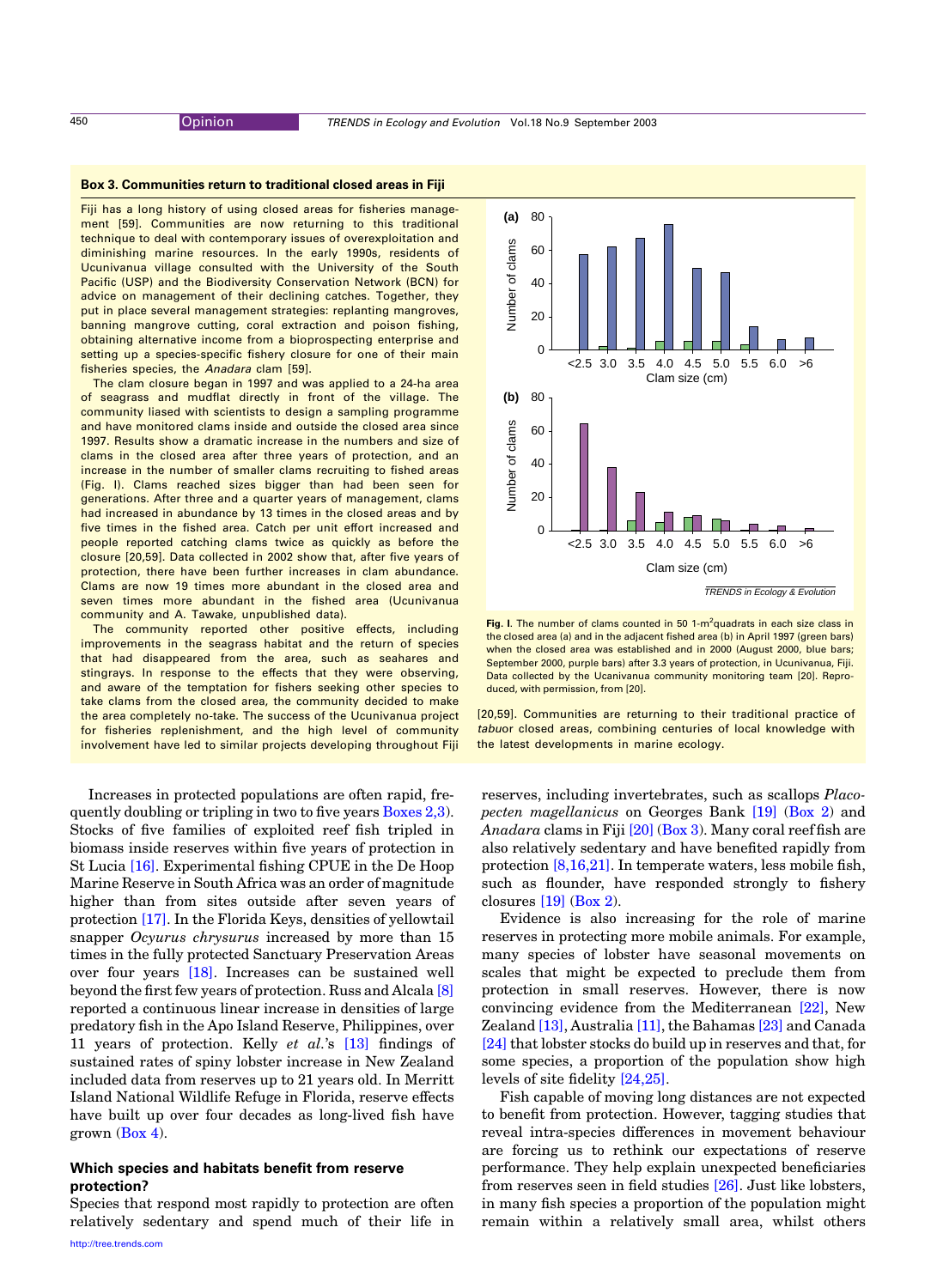### <span id="page-3-0"></span>Box 4. World record catches cluster around Cape Canaveral reserves

The Merritt Island National Wildlife Refuge at Cape Canaveral, Florida, USA contains two areas (totaling 40 km<sup>2</sup>) that have been closed to human access and fishing since 1962 for the security of the nearby Kennedy Space Center [60]. An additional 60-km<sup>2</sup> area was closed to motorized vessels in 1990, further reducing fishing pressure in the area. Before protection, there was intensive recreational fishing.

Johnson et al. [60] experimentally fished closed areas after 24-28 years of protection and found more abundant and bigger fish compared with nearby exploited areas. Overall catch per unit effort for black drum Pogonias cromis was 12.8 times higher in unfished than in fished areas, red drum Sciaenops ocellatus 6.3 times higher, common snook Centropomus undecimalis 5.3 times higher, and spotted sea trout Cynoscion nebulosus 2.3 times higher. Red drum, spotted sea trout and black drum were all significantly larger in size inside the reserves than they were in fished areas.

Bohnsack (in [16]) looked at the effect of these reserves on the adjacent recreational fishery. He found that a much higher percentage of world-record-size fish were caught close to the reserves than were caught farther away. Within a 200-km stretch of coast around the reserves (just 13% of the Florida coast), anglers caught 62% of record-breaking black drum, 54% of record-breaking red drum and 50% of record-breaking spotted sea trout, but only 2% of record common snook. The first three game fish are yearround residents of the refuge, whereas snook is at its northern range limit and leaves in winter [60]. The rate at which each species responded to protection corresponded closely to their longevity (Fig. I). For spotted sea trout (longevity 15 years), there was a post-protection lag in appearance of record fish of nine years, for red drum (longevity 35 years) 27 years, and for black drum (longevity 70 years) 31 years.

By the end of the 1980s, the rate of accumulation of new records in spotted sea trout slowed, but continued to accumulate for the longer lived drum species (Fig. I). Since the mid-1980s most Florida records for both these species have been recorded close to the refuge. Captures of record fish around the refuge indicate that spillover is occurring. A tagging study at the site showed that common snook moved, on average, 148.0 km, red drum 47.6 km,

undertake significant movements. The resident population enables build-up of biomass and reproductive capacity within a reserve. The more mobile animals ensure that benefits are exported beyond the boundaries. For example, a fraction of the snappers around marine reserves in New Zealand show strong site fidelity and respond swiftly to protection, whereas the remainder make longer seasonal movements that take them into fishing grounds [\[9\].](#page-6-0) A similar pattern has been observed in at least five commercially important South African shore fish. For these species,  $\sim 67-93\%$  of individuals were recaptured within 1 km of their original tagging site, whilst the rest moved greater distances of tens or even hundreds of kilometres [\[27\].](#page-6-0) Reef fish tagged in the Discovery Bay Marine Reserve, Jamaica, show contrasting movement patterns within species, with some individuals repeatedly caught at the same place within the reserve, whilst others were recaptured up to tens of kilometres away [\[28\]](#page-6-0).



black drum 47.7 km, and spotted sea trout 10.0 km [61]. Fig. I. Cumulative world records for black drum (a), red drum (b) and spotted exact rout 10.0 km [61]. sea trout (c) in the 200-km coastal section adjoining the Merritt Island refuge (open circles) and records from rest of Florida (filled circles). Asterisks show when protection began. Dashed lines show period following introduction of new size class regulations and the arrow shows when there was a rapid increase in accumulation of new records for each species. Reproduced, with permission, from [16].

For species with even larger scales of movement, marine reserves can still be valuable, offering protection at vulnerable stages. Many migratory species aggregate or pass through migration bottlenecks, where they become particularly vulnerable to fisheries [\[29\].](#page-6-0) Throughout the world, overfishing is eliminating spawning aggregations of snappers and groupers [\[30\]](#page-6-0). In the US Virgin Islands, protecting a spawning aggregation site for the grouper Epinephelus guttatus led to swift increases in average fish size and in the numbers of males in this hermaphroditic species [\[31\]](#page-6-0), in spite of covering just 1.5% of the fishing grounds [\[32\]](#page-6-0). There is new evidence that highly mobile species, such as cod Gadus morhua, might home to specific coastal spawning sites and would benefit from reserve protection in a similar way [\[33,34\].](#page-6-0) Even highly migratory species, such as sharks, tuna and billfish, could benefit from reserves targeted to places where they are highly vulnerable, such as nursery grounds, spawning sites or aggregation sites such as seamounts [\[35\].](#page-6-0) Marine reserves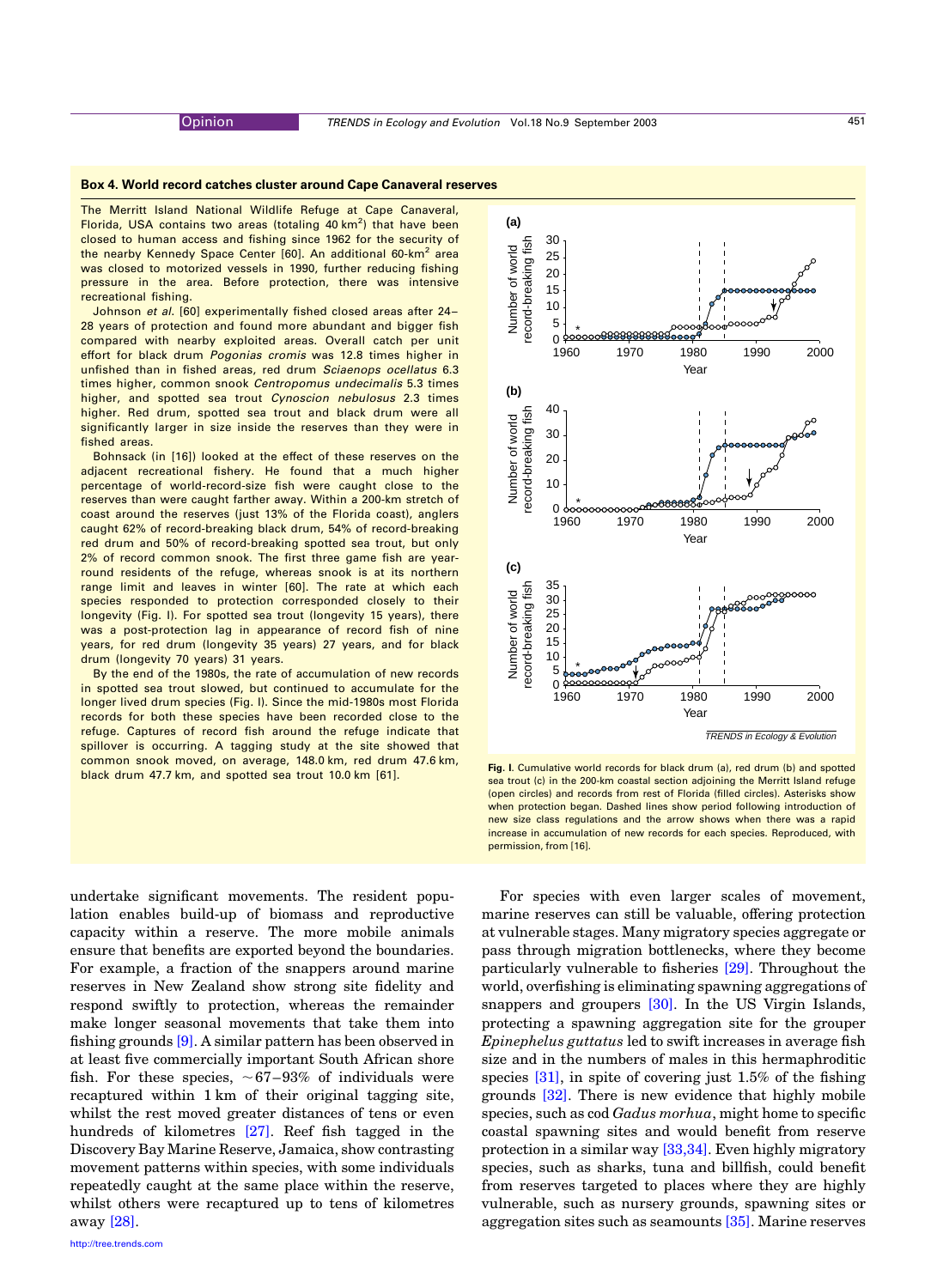could also protect migration routes. In the case of blue crabs Callinectes sapidus in Chesapeake Bay, USA, only their spawning area is currently protected. However, including within the reserve a deep-water spawning migration route for females could improve sustainability of the fishery [\[36\]](#page-6-0).

Research into marine reserves is also revealing how pervasive the effects of fishing are on marine ecosystems. Since the 19th century, fisheries scientists have known that exploitation reduces populations, decreases average body size, contracts population age structures and alters species composition. But the degree to which marine ecosystems have been transformed by fishing is surprising [\[37,38\].](#page-6-0) Rebounding populations in reserves make it clear that fishing has greatly depressed densities and sizes of exploited species. A recent study [\[39\]](#page-6-0) shows for a range of fisheries worldwide that biomass of large predatory commercial fish has declined to 10% or less of preexploitation levels. With such depressed biomass levels now the norm, it is easier to understand the rapid rebound of exploited species seen in marine reserves. In Fiji, clams in closed areas have reached sizes not seen for three generations [\[20\]](#page-6-0) [\(Box 3\)](#page-2-0). Around Merritt Island National Wildlife Refuge, black drum Pogonias cromis are reaching sizes previously seen only in faded photographs from early last century ([Box 4\)](#page-3-0). Furthermore, reserves are showing how entire habitats have been transformed by fishing. In New Zealand and Tasmanian reserves, populations of sea urchins have declined as their predators (fish and lobsters) have grown, transforming overgrazed urchin barrens into kelp forest [\[11,40,41\]](#page-6-0). Similar effects have been observed in Californian reserves [\[42\].](#page-6-0) In Chile, the recovery of a predatory gastropod Concholepas concholepas in closed areas reduced densities of their prey species, causing mussel-dominated rocky shores to be transformed into seaweed and barnacle systems [\[43\]](#page-6-0). Refuges from fishing are therefore increasing seascape diversity.

# What are the magnitudes and scales of fishery benefits from reserves?

There is good evidence that fisheries have benefited through spillover of juveniles and adults, and export of eggs and larvae. Tagging data demonstrate, for example, that crabs in the Sea of Japan [\[44\],](#page-6-0) lobsters in Newfoundland [\[24\]](#page-6-0) and New Zealand [\[25\]](#page-6-0), bream in New Zealand [\[45\]](#page-6-0) and reef fish in Kenya [\[46\]](#page-6-0) all moved between protected and fished areas.

The first sign that reserves are increasing catches in adjacent fishing grounds is often people fishing close to reserve boundaries. Eight years after the Mombasa Marine National Park in Kenya became fully protected, catches nearby reached three times more than those further away and senior fishers claimed these fishing spots for themselves [\[46,47\]](#page-6-0) (L. Rodwell, PhD thesis, University of York, 2001). Marker buoys for lobster pots ring the boundaries of the Leigh Marine Reserve in New Zealand, the Bicheno Reserve in Tasmania and the Anacapa reserve in California's Channel Islands [\[3\].](#page-5-0) Bohnsack and Ault [\[18\]](#page-6-0) found lobster pots set preferentially close to the boundaries of the Sambos Ecological Reserve in the Florida Keys. However, not all studies suggest spillover

[http://tree.trends.com](http://www.trends.com)

occurs. Experimental fishing CPUE of blue cod within New Zealand's Long Island-Kokomohua reserve increased fourfold after seven years of protection, but remained the same in control sites  $1-5$  km away  $[10]$ .

Potential scales of spillover vary across species and ecosystems. Fish tagging and movement data from coral reefs suggest spillover will typically extend a few hundreds of metres to a few kilometres from reserves [\[48\].](#page-6-0) By contrast, studies quoted above suggest spillover can reach tens to hundreds of kilometres for more mobile species in systems such as estuaries, rocky reefs and continental shelves.

There is less direct evidence for larval export from reserves to fishing grounds but some of the best examples come from stocks that were severely depleted before reserve establishment. In Chile, a three-year closure of the squat lobster Pleuroncodes monodon fishery led to a dramatic increase in biomass, and re-expansion of the species by  $>50$  km into areas previously depleted by fishing [\[49\]](#page-6-0). This was probably driven by larval dispersal, as was the recovery of clams in fishing grounds in Fiji [\[20\]](#page-6-0) ([Box 3\)](#page-2-0) and of scallop populations around closed areas on Georges Bank [\[19\]](#page-6-0) [\(Box 2](#page-1-0)). Until recently, it was thought that ocean currents would transport most offspring spawned in reserves far beyond their boundaries. A broad array of new evidence (biogeographical, genetic, chemical, behavioural and oceanographical; reviewed in [\[50\]\)](#page-6-0) suggests that many larvae could be delivered close to reserves, as near as a few hundred metres for Fijian clams, and a few tens of kilometres for Georges Bank scallops. If, as it seems, local retention is common, both spillover and larval export could enhance local fisheries and ensure that protected populations are self sustaining. Emerging evidence on scales of larval dispersal suggests that reserves should be relatively closely spaced in networks, from a few to a few tens of kilometres apart [\[51\]](#page-6-0).

Some studies have directly examined changes in catches adjacent to reserves. Roberts et al. [\[16\]](#page-6-0) found that, in five years, CPUE offish traps increased by 46–90% in fishing grounds around a network of reserves in St Lucia. A similar effect was reported from Nabq, Egypt, where CPUE from the trammel net fishery increased by 66% after five years' protection of a series of reserves [\[21\]](#page-6-0). In the Philippines, CPUE of the line fishery around the 0.74-km<sup>2</sup> Apo Island Reserve increased tenfold over 20 years of protection [\[52\].](#page-6-0) Fishers in Fiji reported a doubling in catch per unit effort for clams outside their closed area [\[20\]](#page-6-0) ([Box 3](#page-2-0)). Kelly et al. [\[53\]](#page-6-0) found that lobster catches close to the Leigh Marine Reserve in New Zealand were more variable than those from areas further away, but large catches were more common. Closures on Georges Bank have brought the scallop fishery back from the verge of collapse and show that reserves can work at large scales and for industrial fisheries [\(Box 2\)](#page-1-0).

## How large should reserves be?

Examples discussed here show that reserves and closed areas work well across a size range spanning  $\leq 1$  km<sup>2</sup> to >5000 km<sup>2</sup>. The key to success is matching reserve size to the scales of movements of the organisms that they are designed to protect. For sedentary animals living on coral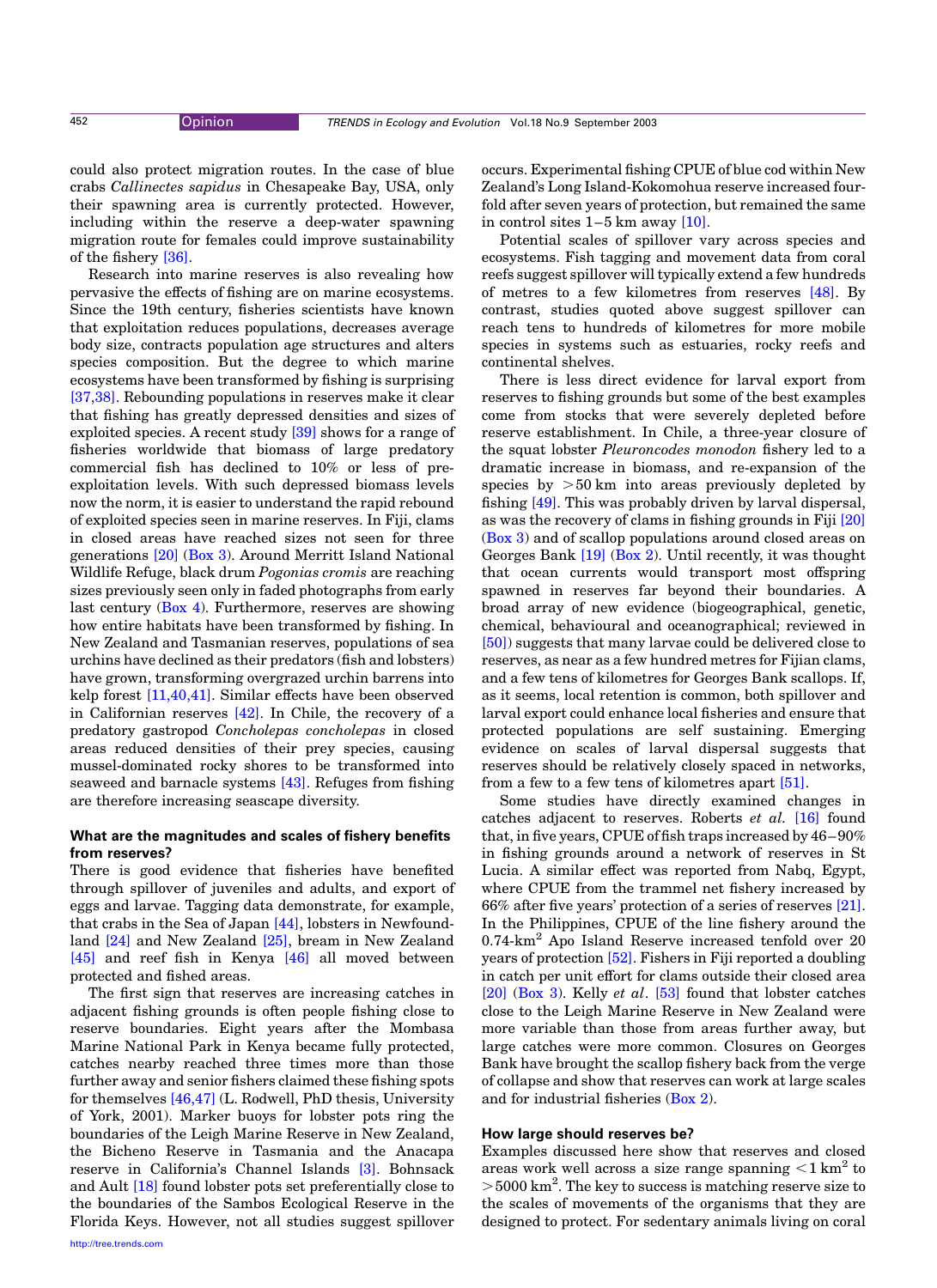<span id="page-5-0"></span>

Fig. 1. Frequency distribution of the fraction of fishing grounds recommended to be included in marine reserves, based on 40 studies (mainly theoretical) that examine the question of how much area should be protected from fishing. Data points were derived by first obtaining the range of estimates over which some measure or measures of reserve performance were maximized/optimized/achieved and then taking either the mid-point or, where this was different, the point of greatest benefit from within that range. Literature included in the survey is available on request from the authors.

reefs, reserves of  $\leq 1$  km across have augmented local fisheries, especially where established in networks [\[16,21,52\].](#page-6-0) For more mobile estuarine fish, reserves in Florida (16 and  $24 \text{ km}^2$ ) have sustained spillover to local recreational fisheries for decades [\(Box 4](#page-3-0)). Three closures totaling  $17000 \text{ km}^2$  on Georges Bank have helped turn around long-term declines of several important exploited species ([Box 2](#page-1-0)).

The overall scale of protection is as important as the size of reserve units. Although closed areas in Newfoundland produced local benefits to lobster catches, at just 2% of fishing grounds, they have had a trivial effect on overall landings [\[54\].](#page-6-0) More than 40 theoretical and modeling studies have addressed the question of how much of the sea should be protected from fishing (reviewed in [\[26\]](#page-6-0)). Depending on the fishery and conditions being considered, they conclude that fisheries benefits require closures of between 10 and 80% of fishing grounds. Most predict maximum benefits with closures of  $20-40\%$  (Fig. 1). Intriguingly, the most convincing demonstrations of fishery benefits to date are mainly from places where coverage of protected areas falls into this approximate range: Apo Island (10%), Merritt Island (22%), Georges Bank (25%) Nabq (33%) and St Lucia (35%). For the three locations where data are available to make a judgment, Apo, Georges Bank and St Lucia, the 'gold standard' of higher overall catches with reserves than without, in spite of a reduced fishing area, appears to have been achieved (to date, for scallops only at Georges Bank). These bold initiatives uphold theoretical predictions that fishers will see improved catches where reserves of sufficient size are introduced to heavily exploited fisheries [2], and prove that effective enforcement is possible over a wide range of both

reserve sizes and management sophistication. Of course, reserves on their own will not deliver sustainable fisheries. We must complement them with reduced effort, decreased reliance on destructive fishing methods and clearer allocations of fishing rights and responsibilities. But by protecting and restoring the productive capacity of marine ecosystems, reserves can provide the bedrock on which other tools can build towards success.

## **Conclusions**

Rapidly increasing evidence shows that reserves and fishery closures benefit species as diverse as molluscs [\[19,20\]](#page-6-0) ([Boxes 2,3\)](#page-1-0), crustaceans  $[13,24,25]$  and fish of a wide variety of sizes, life histories and mobilities [3] ([Boxes 2,4\)](#page-1-0). Benefits develop within two to five years of establishment and continue to build for decades. The examples we describe here show that reserves work in habitats as different as coral reefs, kelp forests, temperate continental shelves, estuaries, seagrass beds, rocky shores and mangroves [3].

Research on reserves is revealing the profound degree to which people have modified marine ecosystems by fishing. Nature conservation in the oceans cannot be achieved without marine reserves, neither, we would contend, can the world's fisheries be made sustainable. Fortunately, the evidence available suggests that we can design effective reserves for any habitat that is fished. At the World Summit on Sustainable Development in 2002, countries agreed ambitious targets for creating national networks of marine protected areas by 2012 and rebuilding overexploited fisheries by 2015† . Marine reserves offer a means to deliver on the first and contribute to the second promise.

#### Acknowledgements

We thank WWF-US and The Pew Charitable Trusts for support. Alifereti Tawake (University of the South Pacific) and Rato Pio Radikedike and other residents of Ucunivanua village in Fiji generously shared their latest findings with us. We could not have written this paper without the enthusiastic support of all the researchers and reserve managers who responded to our requests for information. Julie Hawkins and four anonymous referees provided numerous helpful comments.

## **References**

- 1 Johannes, R.E. (1978) Traditional marine conservation methods in Oceania and their demise. Annu. Rev. Ecol. Syst. 9, 349–364
- 2 Bohnsack, J.A. (1998) Application of marine reserves to reef fisheries management. Aust. J. Ecol. 23, 298–304
- 3 Gell, F.R. and Roberts, C.M. (2003) The Fishery Effects of Marine Reserves and Fishery Closures, WWF-US ([http://www.worldwildlife.](http://www.worldwildlife.org/oceans/fishery_effects.pdf) [org/oceans/fishery\\_effects.pdf](http://www.worldwildlife.org/oceans/fishery_effects.pdf))
- 4 Buxton, C.D. and Smale, M.J. (1989) Abundance and distribution patterns of three temperate marine reef fish (Teleostei: Sparidae) in exploited and unexploited areas off the southern cape coast. J. Appl. Ecol. 26, 441–451
- 5 Cowley, P.D. et al. (2002) The role of the Tsitsikamma National Park in the management of four shore-angling fish along the south-eastern cape coast of South Africa. S. Afr. J. Mar. Sci. 24, 27–36
- 6 Francour, P. (1991) The effect of protection level on a coastal fish community at Scandola. Corsica. Rev. Ecol. Terre Vie 46, 65–81
- 7 Goñi, R. et al. (2001) Effects of protection on the abundance and distribution of red lobster (Palinurus elephas, Fabricius, 1787) in the

<sup>†</sup> United Nations (2002) World Summit on Sustainable Development: Plan of Implementation: [http://www.johannesburgsummit.org/html/documents/summit\\_docs/](http://www.johannesburgsummit.org/html/documents/summit_docs/2309_planfinal.htm) [2309\\_planfinal.htm](http://www.johannesburgsummit.org/html/documents/summit_docs/2309_planfinal.htm).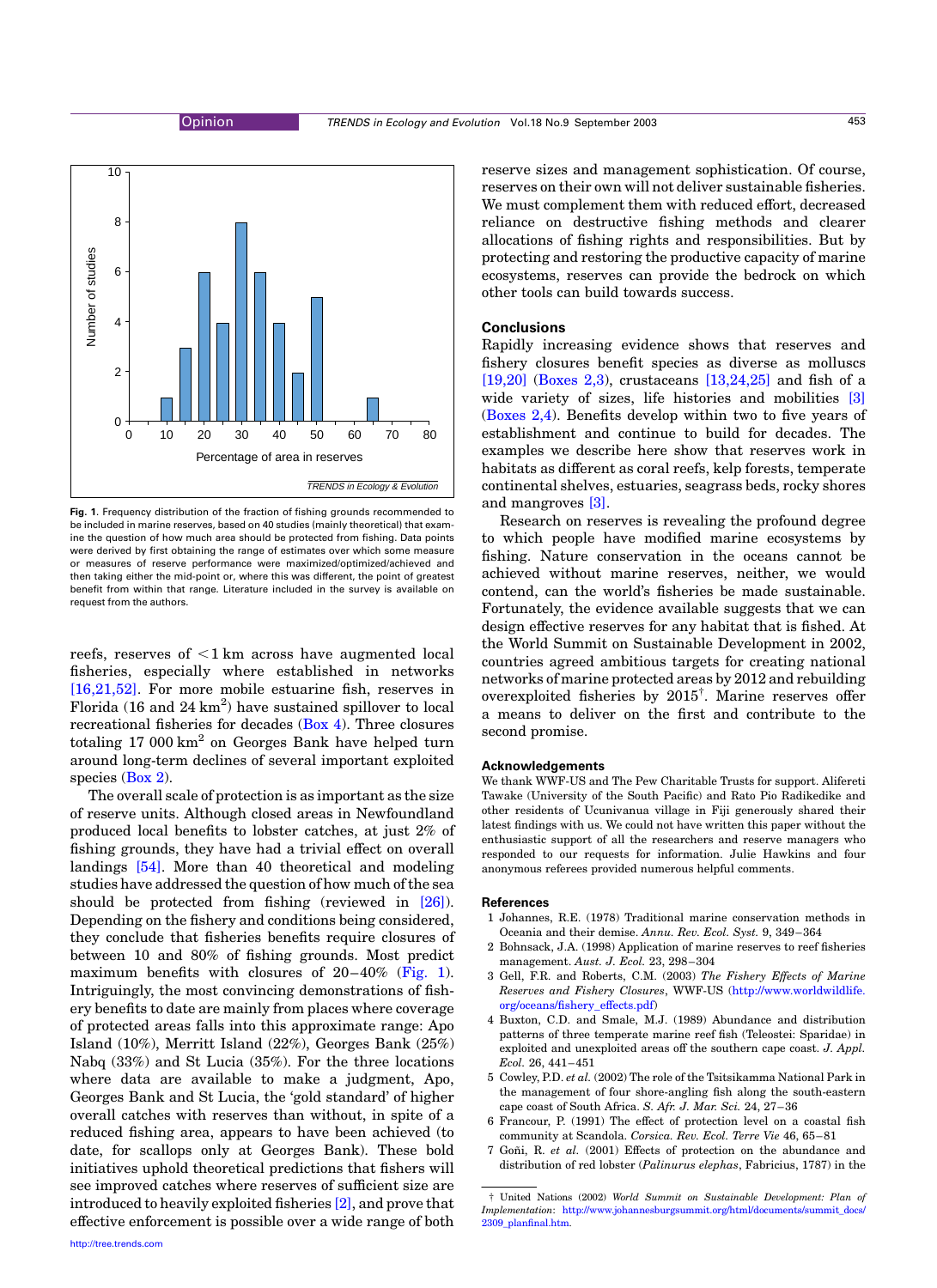<span id="page-6-0"></span>

marine reserve of Columbretes Islands (Western Mediterraneo) and surrounding areas. In First International Workshop in Marine Reserves, Murcia, Spain 1999, pp. 117–133, Ministerio de Agricultura, Pesca y Alimentación, Spain

- 8 Russ, G.R. and Alcala, A.C. (1996) Marine reserves: rates and patterns of recovery and decline of large predatory fish. Ecol. Appl. 6, 947–961
- 9 Willis, T.J. et al. (2003) Protection of exploited fishes in temperate regions: high density and biomass of snapper Pagrus auratus (Sparidae) in northern New Zealand marine reserves. J. Appl. Ecol. 40, 214–227
- 10 Davidson, R.J. (2001) Changes in population parameters and behaviour of blue cod (Parapercis colias; Pinguipedidae) in Long Island – Lokomohua Marine Reserve, Marlborough Sounds, New Zealand. Aquat. Conserv. Mar. Freshw. Ecosyst. 11, 417–435
- 11 Edgar, G.J. and Barrett, N.S. (1999) Effects of the declaration of marine reserves on Tasmanian reef fishes, invertebrates and plants. J. Exp. Mar. Biol. Ecol. 242, 107–144
- 12 Faunce, C.H. et al. (2002) Size structure of gray snapper (Lutjanus griseus) within a mangrove 'no-take' sanctuary. Bull. Mar. Sci. 70, 211–216
- 13 Kelly, S. et al. (2000) Spiny lobster, Jasus edwardsii recovery in New Zealand marine reserves. Biol. Conserv. 92, 359–369
- 14 Palsson, W.A. and Pacunski, R.E. (1995) The Response of Rocky Reef Fishes to Harvest Refugia in Puget Sound. Proceedings, Vol. 1: Puget Sound Research '95. Puget Sound Water Quality Authority
- 15 Rodwell, L.D. et al. (2002) A model of tropical marine reserve-fishery linkages. Nat. Res. Mod. 15, 453–486
- 16 Roberts, C.M. et al. (2001) Effects of marine reserves on adjacent fisheries. Science 294, 1920–1923
- 17 Bennett, B.A. and Attwood, C.G. (1993) Shore-angling catches in the De Hoop Reserve and further evidence for the protective value of marine reserves. S. Afr. J. Mar. Sci. 13, 213–222
- 18 Bohnsack, J.A. and Ault, J.A. (2002) Reef Fish Community Dynamics and Linkages with Florida Bay, 2002 Annual Progress Report for South Florida Ecosystem Restoration Program. NOAA/NMFS/SEFSC/ Protected Resources Division PRD/01/02-06
- 19 Murawski, S.A. et al. (2000) Large-scale closed areas as a fisheries management tool in temperate marine systems: the Georges Bank experience. Bull. Mar. Sci. 66, 775–798
- 20 Tawake, A. et al. (2001) Harvesting clams and data: involving local communities in monitoring: a case in Fiji. Conserv. Biol. Pract. 2, 32–35
- 21 Galal, N. et al. (2002) Effect of a network of no-take reserves in increasing exploited reef fish stocks and catch per unit effort at Nabq. South Sinai, Egypt. Mar. Freshw. Res. 53, 199–205
- 22 Goñi, R. et al. (2001) Dynamics of a protected Western Mediterranean population of the European spiny lobster Palinurus elephas (Fabricius, 1787) assessed by trap surveys. Mar. Freshw. Res. 52, 1577–1587
- 23 Lipcius, R.N. et al. (2001) Marine reserves for Caribbean spiny lobster: empirical evaluation and theoretical metapopulation recruitment dynamics. Mar. Freshw. Res. 52, 1589–1598
- 24 Rowe, S. (2001) Movement and harvesting mortality of American lobsters (Homarus americanus) tagged inside and outside no-take reserves in Bonavista Bay, Newfoundland. Can. J. Fish. Aquat. Sci. 58, 1336–1346
- 25 Kelly, S. (2001) Temporal variation in the movement of the spiny lobster, Jasus edwardsii. Mar. Freshw. Res. 52, 323–331
- 26 Roberts, C.M. and Hawkins, J.P. (2000) Fully-protected Marine Reserves: A Guide, WWF Endangered Seas Campaign, Washington, DC and University of York. [\(www.panda.org/resources/publications/](http://www.panda.org/resources/publications/water/mpreserves/mar_dwnld.htm) [water/mpreserves/mar\\_dwnld.htm](http://www.panda.org/resources/publications/water/mpreserves/mar_dwnld.htm))
- 27 Griffiths, M.H. and Wilke, C.G. (2002) Long-term movement patterns of five temperate-reef fishes (Pisces: Sparidae): implications for marine reserves. Mar. Freshw. Res. 53, 233–244
- 28 Munro, J.L. (2000) Outmigration and movement of tagged coral reef fish in a marine fishery reserve in Jamaica. Proc. Gulf Carib. Fish. Inst. 51, 557–568
- 29 Roberts, C.M. and Sargant, H. (2002) The fishery benefits of fully protected marine reserves: why habitat and behaviour are important. Nat. Res. Mod. 15, 487–507
- 30 Johannes, R.E. (1998) The case for data-less marine resource management: examples from tropical nearshore finfisheries. Trends Ecol. Evol. 13, 243–246
- 31 Beets, J. and Friedlander, A. (1999) Evaluation of a conservation strategy: a spawning aggregation closure for red hind, Epinephelus guttatus, in the US Virgin Islands. Environ. Biol. Fish. 55, 91–98
- 32 Bohnsack, J.A. (2000) A comparison of the short-term impacts of notake marine reserves and minimum size limits. Bull. Mar. Sci. 66, 635–650
- 33 Begg, G.A. and Marteinsdottir, G. (2000) Spawning origins of pelagic juvenile cod *Gadus morhua* inferred from spatially explicit age distributions: potential influences on year-class strength and recruitment. Mar. Ecol. Prog. Ser. 202, 193–217
- 34 Robichaud, D. and Rose, G.A. (2001) Multiyear homing of Atlantic cod to a spawning ground. Can. J. Fish. Aquat. Sci. 58, 2325–2329
- 35 Norse, E.A. Marine reserves for large pelagic fishes. In Marine Conservation Biology: the Science of Maintaining the Sea's Biodiversity (E. Norse, and L. Crowder, eds) Island Press, USA (in press)
- 36 Lipcius, R.N. et al. (2001) A deepwater dispersal corridor for adult female blue crabs in Chesapeake Bay. In Spatial Process and Management of Marine Populations, pp. 643–666, AKK-SG-01-02, Alaska Sea Grant College Program
- 37 Jackson, J.B.C. (2001) What was natural in the coastal oceans? Proc. Natl. Acad. Sci. U. S. A. 98, 5411–5418
- 38 Christensen, V. et al. (2003) Hundred year decline of North Atlantic predatory fishes. Fish and Fisheries 4, 1–24
- 39 Myers, R.A. and Worm, B. (2003) Rapid worldwide depletion of predatory fish communities. Nature 423, 280–283
- 40 Babcock, R.C. et al. (1999) Changes in community structure in temperate marine reserves. Mar. Ecol. Prog. Ser. 189, 125–134
- 41 Shears, N.T. and Babcock, R.C. (2002) Marine reserves demonstrate top-down control of community structure on temperate reefs. Oecologia 132, 131–142
- 42 Lafferty, K.D. and Kushner, D. (2000) Population regulation of the purple sea urchin (Strongylocentrus purpuratus) at the California Channel Islands. In Proceedings of the 5th California Islands Symposium (Brown, D.R. et al., eds), pp. 379–381, Publication 99- 0038, Minerals Management Service
- 43 Castilla, J.C. (1999) Coastal marine communities: trends and perspectives from human exclusion experiments. Trends Ecol. Evol. 14, 280–283
- 44 Yamasaki, A. and Kuwahara, A. (1990) Preserved area to effect recovery of over-fished Zuwai crab stocks off Kyoto Prefecture. In Proceedings of the International Symposium on King and Tanner Crabs, November 1989, Anchorage, Alaska pp. 575–585 University of Alaska Fairbanks, Alaska Sea Grant Program Report 90-04
- 45 Willis, T.J. et al. (2001) Evidence of long-term site fidelity of snapper (Pagrus auratus) within a marine reserve. N.Z. J. Mar. Freshw. Res. 35, 581–590
- 46 McClanahan, T.R. and Mangi, S. (2000) Spillover of exploitable fishes from a marine park and its effect on the adjacent fishery. Ecol. Appl. 10, 1792–1805
- 47 McClanahan, T.R. and Kaunda-Arara, B. (1996) Fishery recovery in a coral reef marine park and its effects on the adjacent fishery. Conserv. Biol. 10, 1187–1199
- 48 Russ, G.R. (2002) Yet another review of marine reserves as reef fishery management tools. In Coral Reef Fishes: Dynamics and Diversity in a Complex Ecosystem (Sale, P.F., ed.), pp. 421–443, Academic Press
- 49 Roa, R. and Bahamonde, R. (1993) Growth and expansion of an exploited population of the squat lobster (Pleuroncodes monodon) after 3 years without harvesting. Fish. Res. 18, 305–319
- 50 Mora, C. and Sale, P.F. (2002) Are populations of coral reef fish open or closed? Trends Ecol. Evol. 17, 422–428
- 51 Roberts, C.M. et al. (2001) Designing networks of marine reserves: why small, isolated protected areas are not enough. Conservation Biology in Practice 2, 10–17
- 52 Maypa, A.P. et al. (2002) Long-term trends in yield and catch rates of the coral reef fishery at Apo Island, Central Philippines. Mar. Freshw. Res. 53, 207–213
- 53 Kelly, S. et al. (2002) The value of a spillover fishery for spiny lobsters around a marine reserve in Northern New Zealand. Coast. Manage. 30, 153–166
- 54 Rowe, S. and Feltham, G. (2000) Eastport Peninsula lobster conservation: integrating harvesters' local knowledge and fisheries science for resource co-management. In Finding Our Sealegs: Linking Fishery People and Their Knowledge with Science and Management